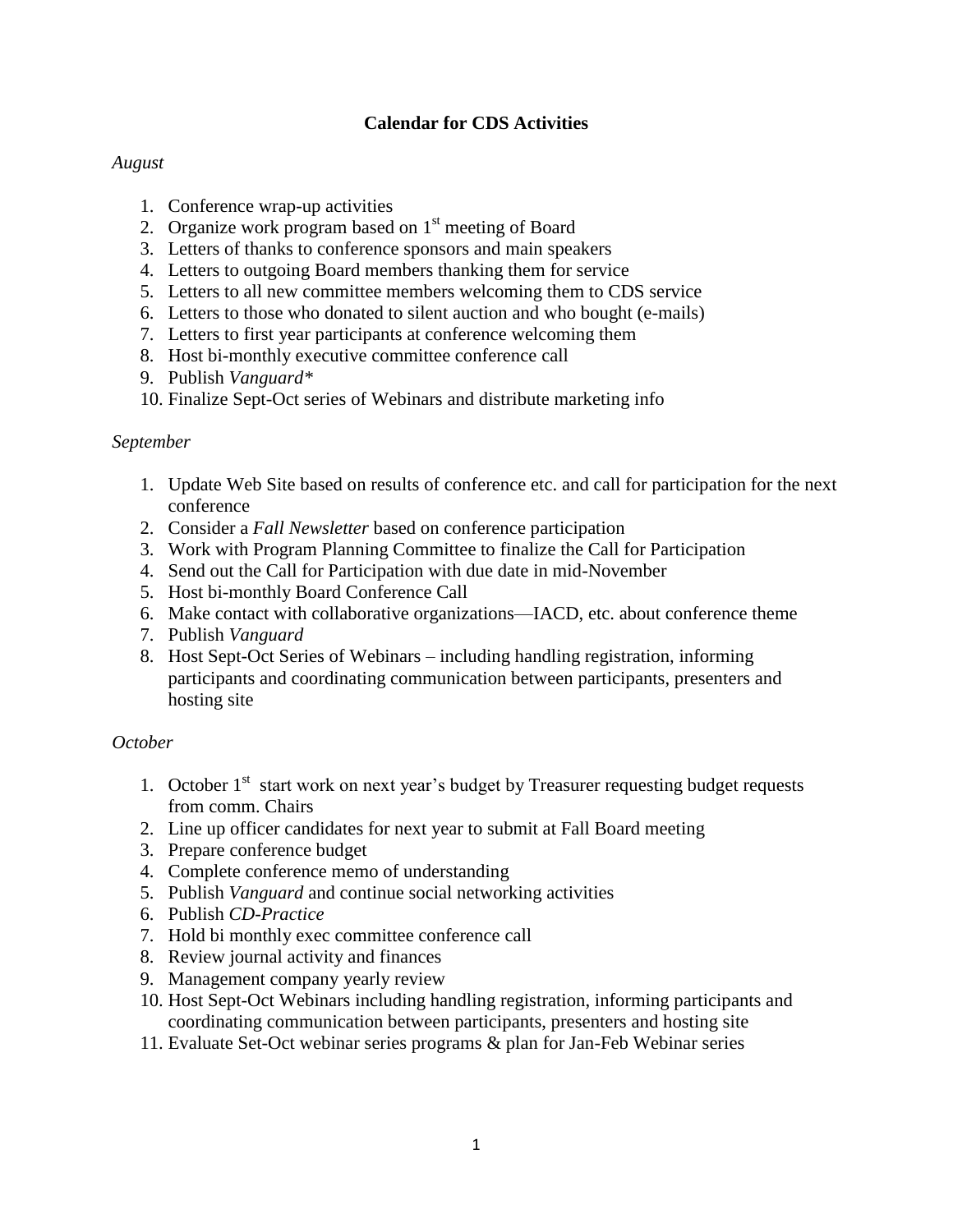#### *November*

- 1. Evaluate responses to Call for Participation
- 2. Line up conference speakers and exhibitors
- 3. Hold Fall Board meeting at hotel and make more detailed arrangements
- 4. Submit preliminary budget for discussion (or possible approval)
- 5. Publish *Vanguard*
- 6. Finalize and approve election slate.
- 7. Approve budget for next fiscal year
- 8. Evaluate Sept-Oct webinar series & Plan for Jan-Feb Webinar series

#### *December*

- 1. Start notifying presenters that they have been accepted for conference
- 2. Hold bi-month Board conference call
- 3. Send out request for information to nominees.
- 4. Finalize Jan-Feb Webinar series and distribute marketing info

#### *January*

- 1. Organize a mock-up agenda for conference and contact speakers about times
- 2. Follow-up with membership marketing materials to conference participants
- 3. Update Web Site to include conference promotion
- 4. Send mailing regarding awards criteria to solicit entries in February
- 5. Publish *Vanguard*
- 6. Publish *CD-Practice*
- 7. Continue work on Conference agenda
- 8. Collect information on nominees
- 9. Hold bi monthly exec committee conference call
- 10. hold training for candidates for the board
- 11. Host Jan-Feb Webinars including handling registration, informing participants and coordinating communication between participants, presenters and hosting site

#### *February*

- 1. Continue to develop Conference agenda
- 2. Send bios of officer candidates with a voting due date of April 1st
- 3. Start to process membership renewal contacts
- 4. Hold Bi-monthly Board Conference Call
- 5. Send call for nominations for Awards with due date of April 1st
- 6. Publish *Vanguard* and continue social marketing efforts and include section on nominees
- 7. Host Jan-Feb Webinars including handling registration, informing participants and coordinating communication between participants, presenters and hosting site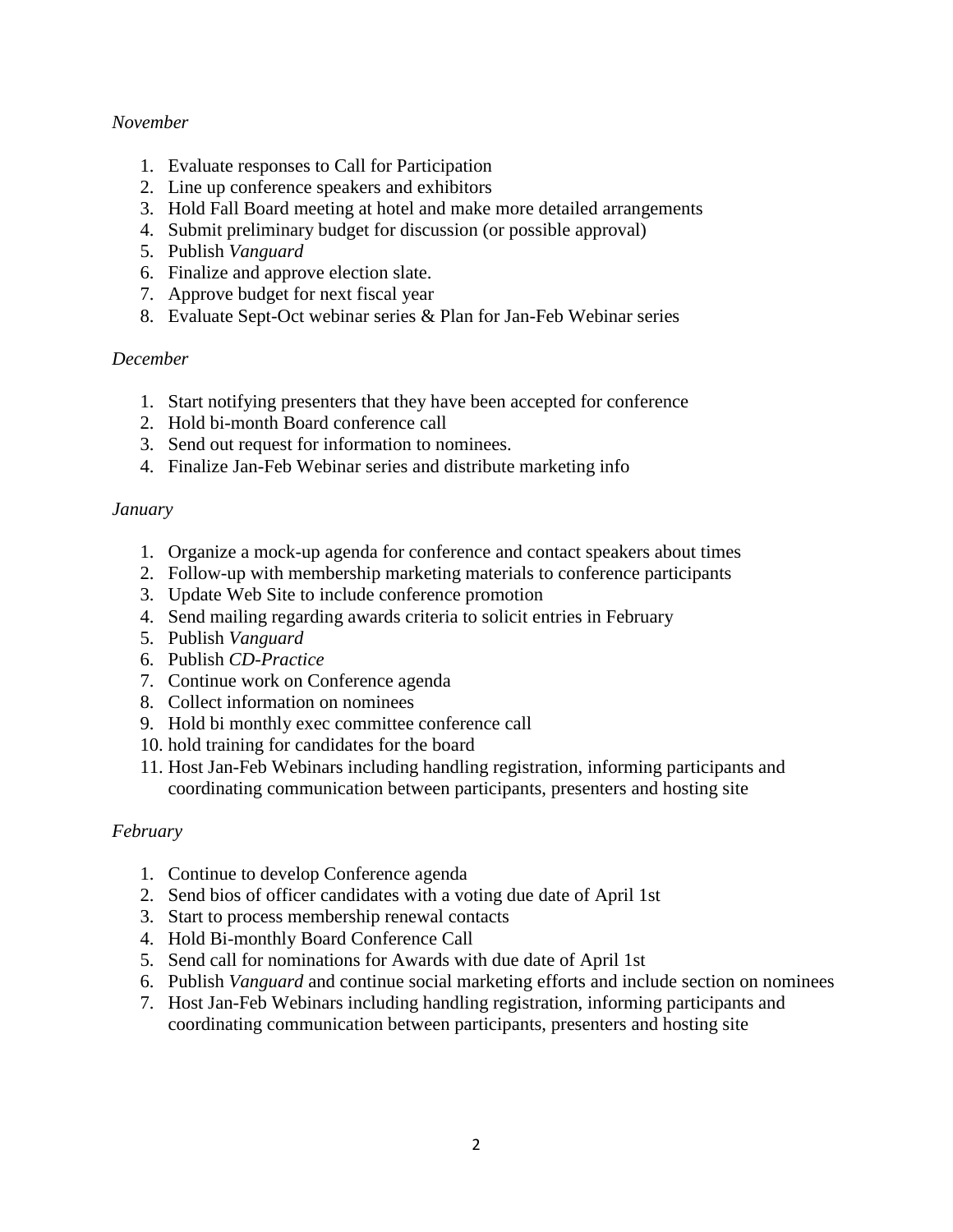## *March*

- 1. Initiative regular program of advertising conference sessions, registrations, etc.
- 2. Contact speakers with a deadline of April  $10<sup>th</sup>$  paid registration or be removed from program
- 3. Continue membership renewal contacts
- 4. Contact universities about student attendance
- 5. Publish *Vanguard* and continue social marketing efforts and include section on nominees
- 6. Hold bi monthly exec committee conference call
- 7. Finalize plans for April-May-June Webinars

# *April*

- 1. Secretary tallies ballots by April  $15<sup>th</sup>$  and notifies successful CDS officer candidates
- 2. Hold training program for newly elected Board members
- 3. Finalize conference agenda and hotel arrangements
- 4. Send conference registration materials and membership renewals to members and other groups
- 5. Regularly market conference materials
- 6. Publish *CD-Practice*
- 7. Publish *Vanguard* and continue social marketing efforts
- 8. Hold Bi-monthly Board Conference Call
- 9. Host Apr-May-June Webinars including handling registration, informing participants and coordinating communication between participants, presenters and hosting site

# *May*

- 1. Awards Committee selects recipients and notifies them
- 2. Market conference and monitor registrations with early bird deadline in late May
- 3. Send membership renewal materials
- 4. Publish *Vanguard* and continue social marketing efforts
- 5. Hold bi monthly exec committee conference call
- 6. Host Apr-May-June Webinars including handling registration, informing participants and coordinating communication between participants, presenters and hosting site

## *June*

- 1. Continue membership marketing efforts
- 2. Market conference activities and finalize arrangements
- 3. Send membership renewal notices
- 4. Publish *Vanguard* and continue social marketing efforts
- 5. Publish *CD-Practice*
- 6. Host Apr-May-June Webinars including handling registration, informing participants and coordinating communication between participants, presenters and hosting site
- 7. Plan for Sept-Oct series of Webinars and distribute marketing info
- 8. Prepare webinar marking info for promoting at conference